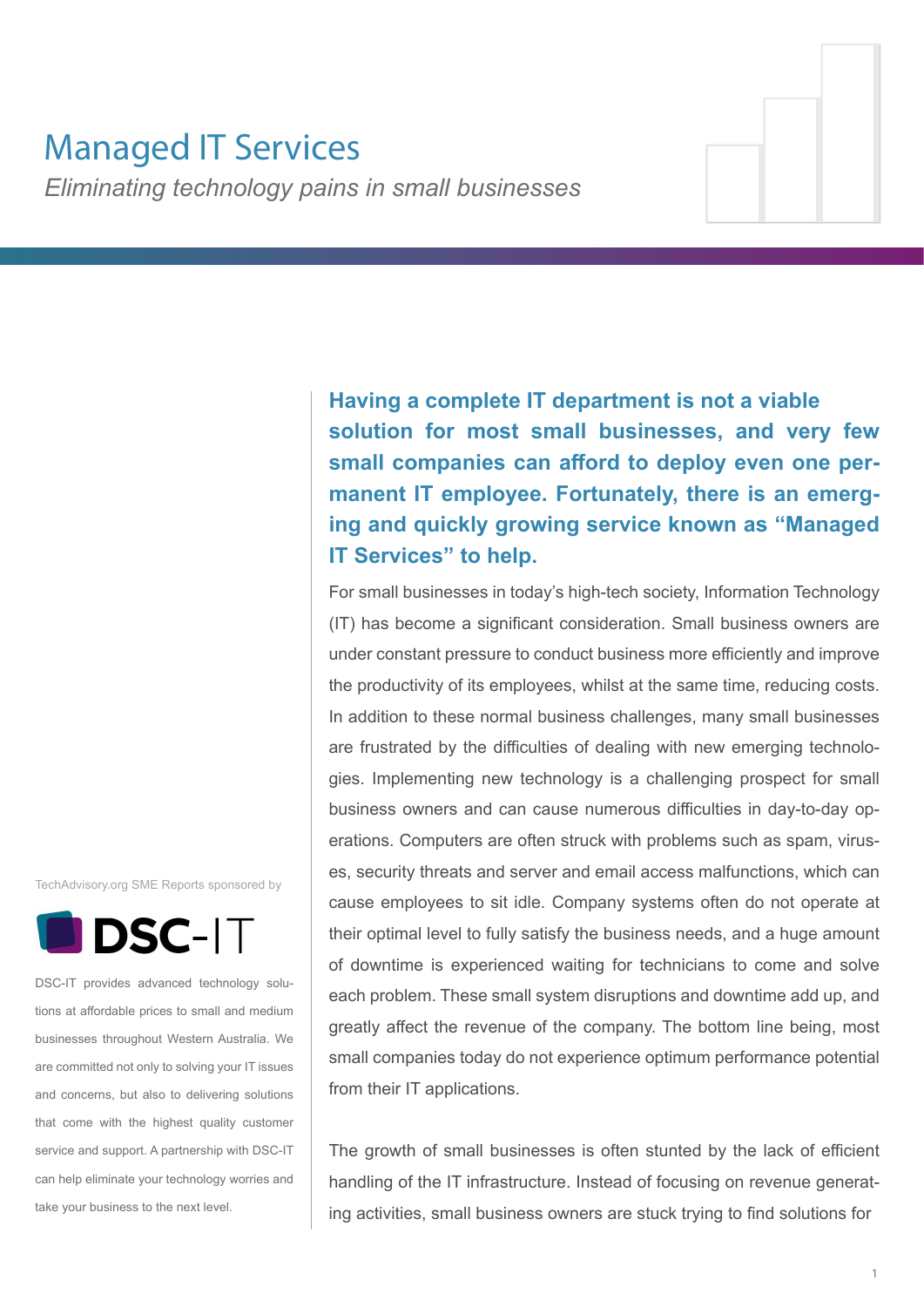"...Managed services provide affordable solutions to the complex technology problems of small businesses for a fixed monthly fee."

technology problems. As smaller companies are becoming increasingly dependent on IT systems, it has become crucial to find cost effective ways to manage technology. Growth oriented companies need a well organised IT infrastructure to ensure that they can focus on the business instead of trying to solve IT failures. However, having a complete IT department is not a viable solution for most small businesses, and very few small companies can afford to deploy even one permanent IT employee. Fortunately, there is an emerging and quickly growing service known as "Managed IT Services" which is proving to be quite helpful in managing small business technology.

## **What are Managed IT Services?**

Managed IT services are provided by an outside firm or IT consulting company. These days, a growing number of IT vendors, resellers, and telecom carriers are providing managed services based on remote, proactive monitoring of company networks on an ongoing basis – with minimal involvement of the small business owners. Managed Service Providers (MSPs) employ consultants who specialise in small business networks, computer support, and security. Generally, managed IT services are delivered from a remote location via the Internet, on-site proactive and emergency services are also provided when necessary. Services range from basic monitoring to fully managed services. Overall support for day-to-day operations and on demand support for any other major need, is also provided by these IT consulting groups. Managed services are usually provided for a flat monthly fee or per device basis.

## **Types of services**

There is growing variety of services that are provided by IT consultants or Managed Service Providers. Broad categories include:

- Computer & Server Support
- Data Backup & Disaster Recovery
- **Network Security**
- Custom Software Solutions
- **Remote Network Monitoring**
- **Technology Evaluation & Planning**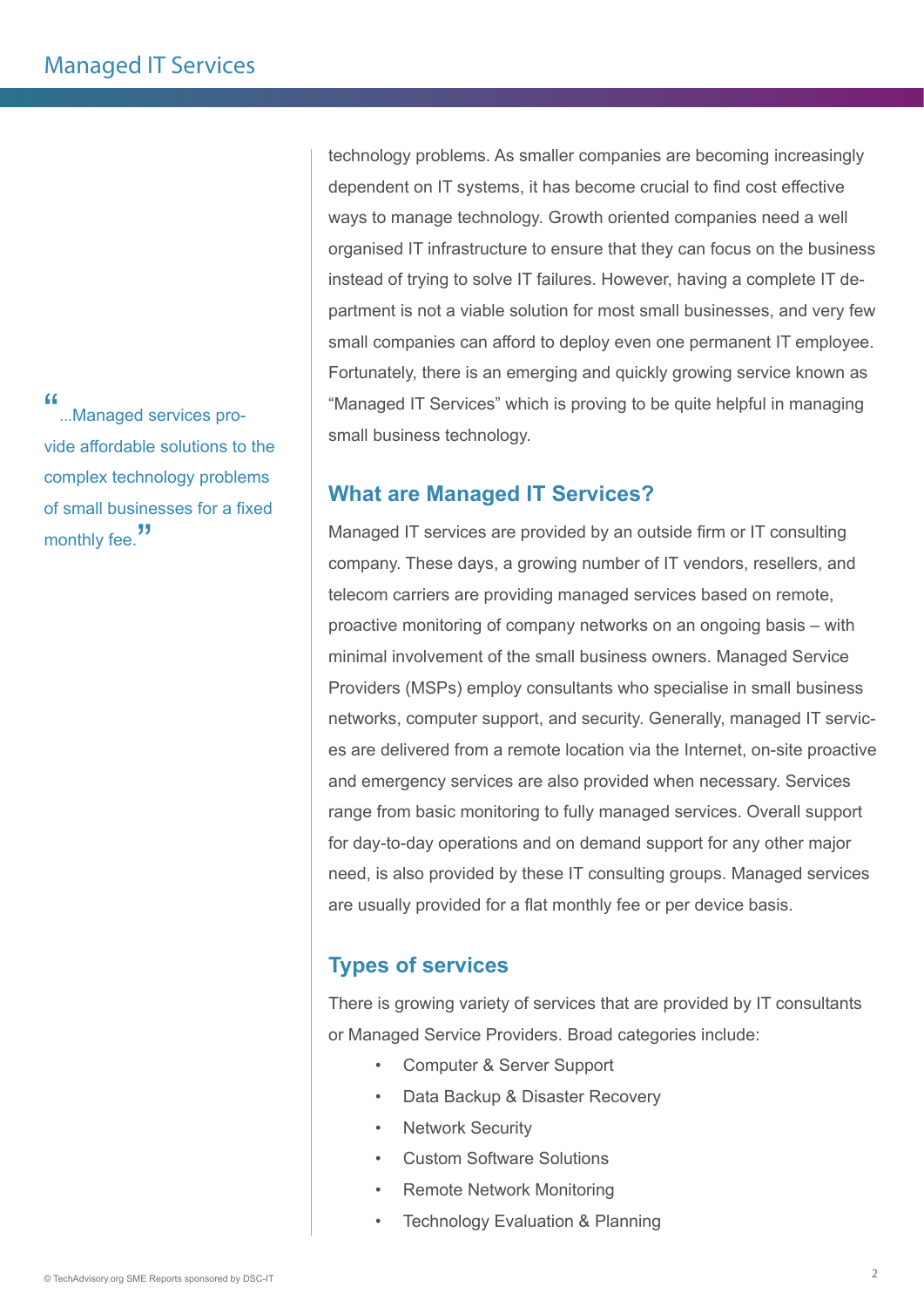#### **Computer & Server Support**

Regular maintenance and monitoring of company computers is essential in optimising desktop performance. IT consulting companies offer various solutions for ensuring that computers are functioning properly and are protected against all of the latest technology threats and disasters. Consultants also provide troubleshooting services and recommendations to prevent the same problems from arising again and again. Solutions also include server installation and administration.

#### **Remote Network Monitoring**

Remote monitoring of the critical components of a network such as servers and firewalls is also provided by managed service providers. Consultants troubleshoot problems remotely, minimising network downtime. With automatic alerting systems, issues are resolved before they can significantly impact network performance.

#### **Data Backup & Disaster Recovery**

Backing up data is essential and should not be ignored, yet many small businesses do not perform backups. A backup of files is made regularly over the Internet, in a remote backup facility. Files are stored in a secure, off-site data storage facility, requiring no tape or hardware. Remote Backup and Online Backup Services help small businesses avert data loss in case of any disaster.

#### **Network Security**

Small businesses need computer and network security even more than large businesses. This is because small businesses are often the primary target of hackers who can easily attack the smaller networks. IT consulting compaies provide tools and practices such as spam management and firewall management to help protect the small businesses from hackers, viruses, and spam.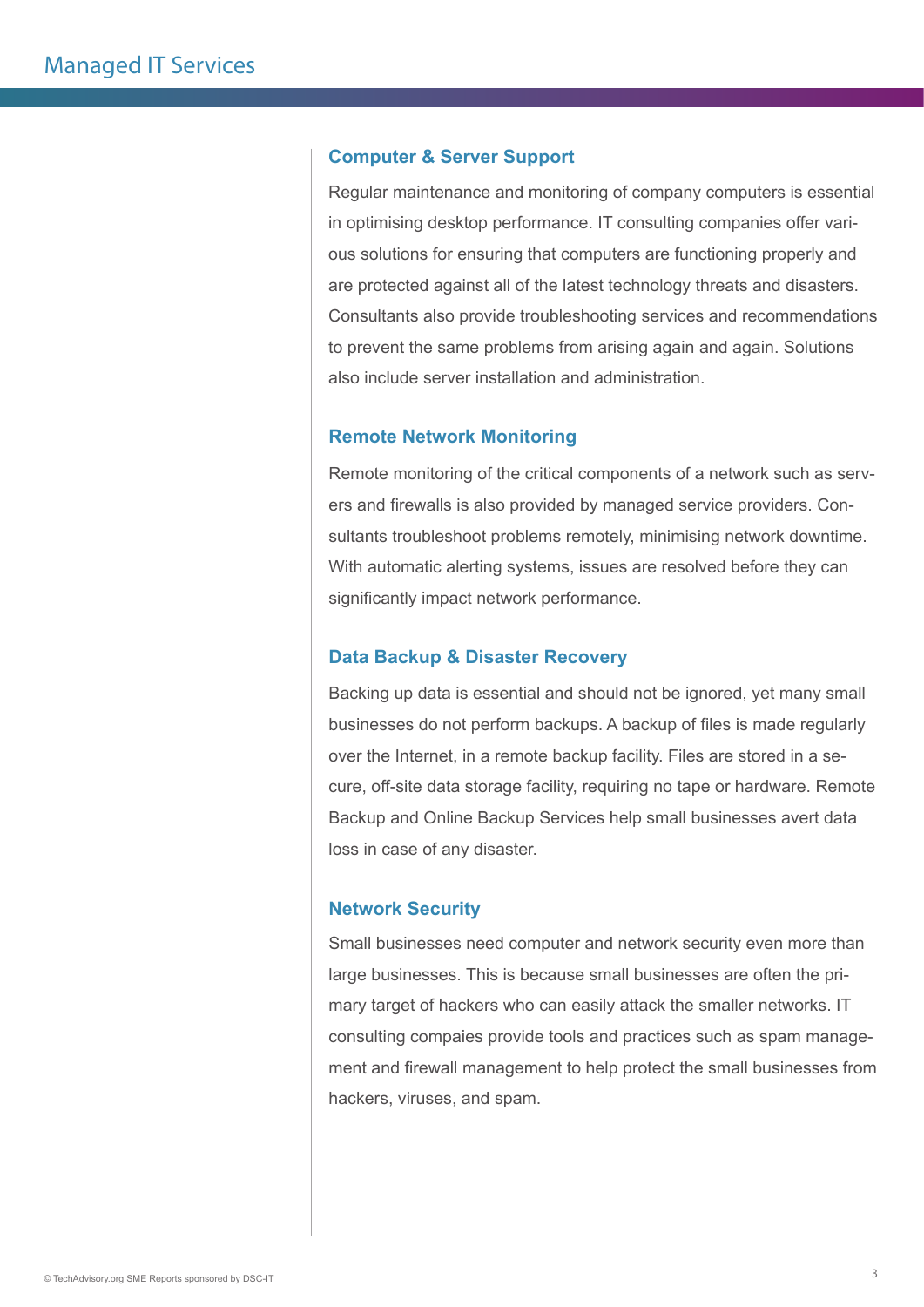#### **Custom Software Solutions**

IT consultants recommend and provide custom designed software solutions tailored to the unique and individual project needs and requirements of each small business. IT consultants help small businesses determine the technology best suited to their business needs.

#### **Technology Evaluation & Planning**

Most small business owners employ an "ad-hoc" approach to dealing with technology, with no long term plan for future technology needs. IT consulting companies provide a comprehensive computer and network assessment, and evaluate the current IT setup to suggest possible changes to maximise technology effectiveness for the small business.

## **Break/Fix model vs. Managed Services: Key Benefits of Managed Services**

Most small companies use the "break/fix model" of technology management: when technology fails, a consultant is called in to fix the problem and the company pays a fee for this service. This method results in repeated downtime and lost productivity. The problem with this model is that consultants are not motivated to keep the client's network and systems running efficiently because the consultant makes more money when the technology breaks down.

Small business owners should consider the managed IT services solution for several reasons. Managed services provide affordable solutions to the complex technology problems of small businesses for a fixed monthly fee. Technology experts are fully focused on keeping the systems of the company up and running because repeated technology failures means higher costs to them. Therefore, the managed services model is beneficial to both the client and the technology expert because small businesses have the advantage of lower rates and better services while technology experts get a fixed monthly fee from multiple customers.

## "...Managed IT Services

help small business owners by simplifying IT operations and improving the reliability of networks. Instead of spending time worrying about technology, small business owners can stay focused on growing their businesses.<sup>"</sup>